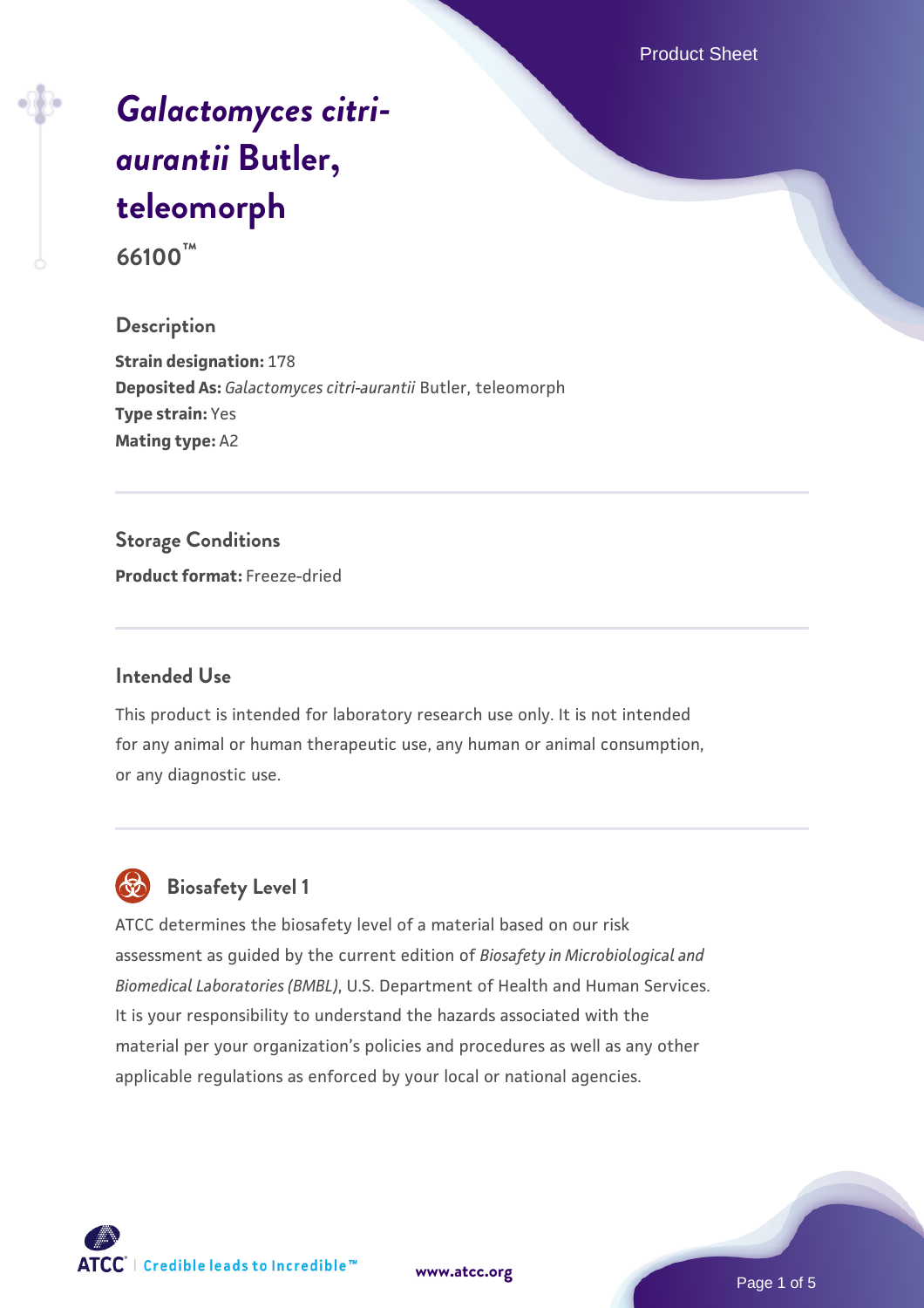ATCC highly recommends that appropriate personal protective equipment is always used when handling vials. For cultures that require storage in liquid nitrogen, it is important to note that some vials may leak when submersed in liquid nitrogen and will slowly fill with liquid nitrogen. Upon thawing, the conversion of the liquid nitrogen back to its gas phase may result in the vial exploding or blowing off its cap with dangerous force creating flying debris. Unless necessary, ATCC recommends that these cultures be stored in the vapor phase of liquid nitrogen rather than submersed in liquid nitrogen.

#### **Certificate of Analysis**

For batch-specific test results, refer to the applicable certificate of analysis that can be found at www.atcc.org.

#### **Growth Conditions**

**Medium:**  [ATCC Medium 336: Potato dextrose agar \(PDA\)](https://www.atcc.org/-/media/product-assets/documents/microbial-media-formulations/3/3/6/atcc-medium-336.pdf?rev=d9160ad44d934cd8b65175461abbf3b9) **Temperature:** 24°C

#### **Handling Procedures**

1. Open vial according to enclosed instructions.

2. From a single test tube of **sterile distilled water** (5 to 6 ml), withdraw approximately 0.5 to 1.0 ml with a sterile pipette and apply directly to the pellet. Stir to form a suspension.

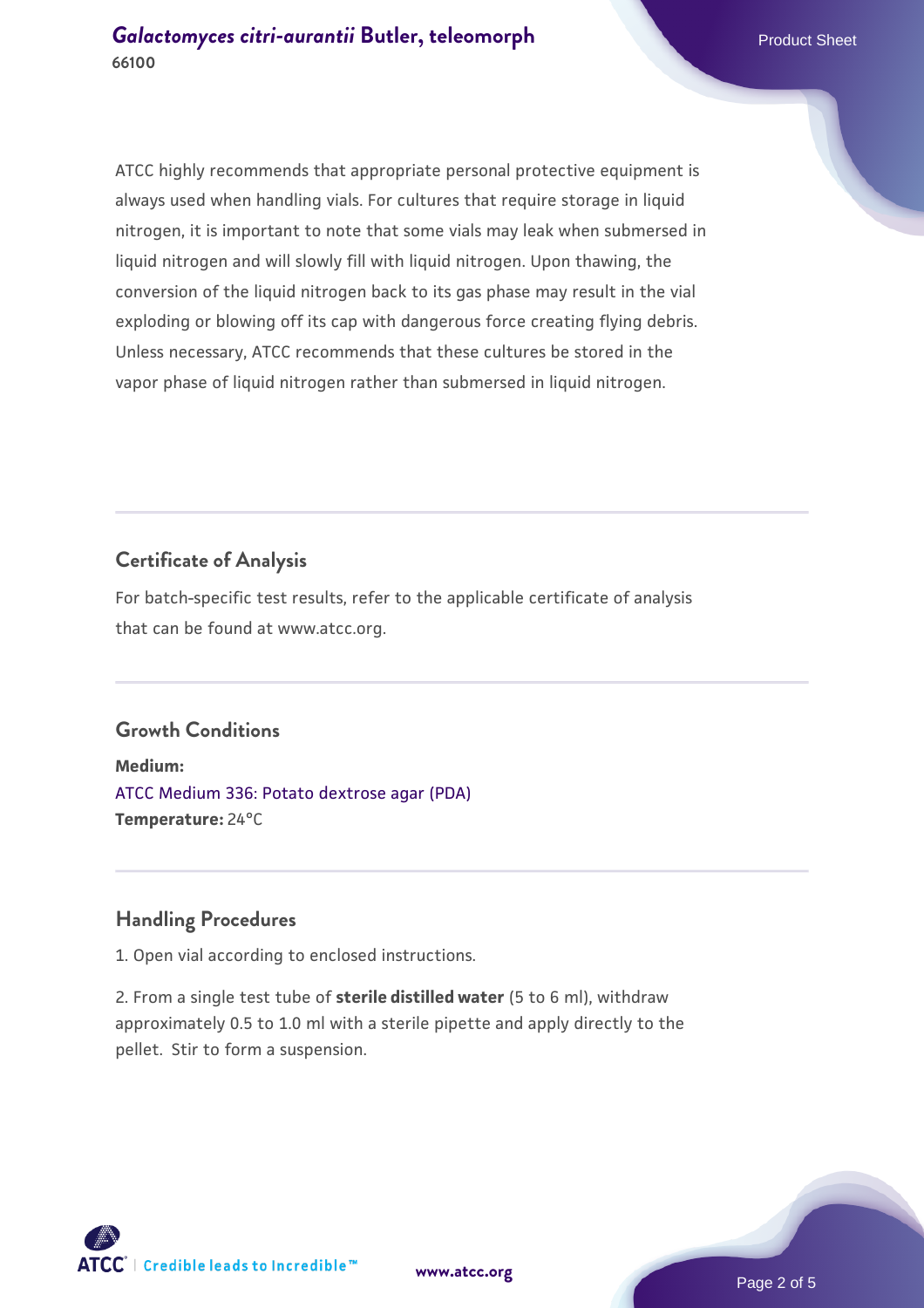#### **[Galactomyces citri-aurantii](https://www.atcc.org/products/66100) [Butler, teleomorph](https://www.atcc.org/products/66100)** Product Sheet **66100**

3. Aseptically transfer the suspension back into the test tube of sterile distilled water.

4. Let the test tube sit at room temperature (25°C) undisturbed for **at least 2 hours**; overnight rehydration is recommended.

5. Mix the suspension well. Use several drops to inoculate recommended solid or liquid medium.

6. Incubate cultures at recommended temperature.

#### **Material Citation**

If use of this material results in a scientific publication, please cite the material in the following manner: *Galactomyces citri-aurantii* Butler, teleomorph (ATCC 66100)

#### **References**

References and other information relating to this material are available at www.atcc.org.

### **Warranty**

The product is provided 'AS IS' and the viability of ATCC® products is warranted for 30 days from the date of shipment, provided that the customer has stored and handled the product according to the information included on the product information sheet, website, and Certificate of Analysis. For living cultures, ATCC lists the media formulation and reagents that have been found to be effective for the product. While other unspecified media and reagents may also produce satisfactory results, a change in the ATCC and/or depositor-recommended protocols may affect the



**[www.atcc.org](http://www.atcc.org)**

Page 3 of 5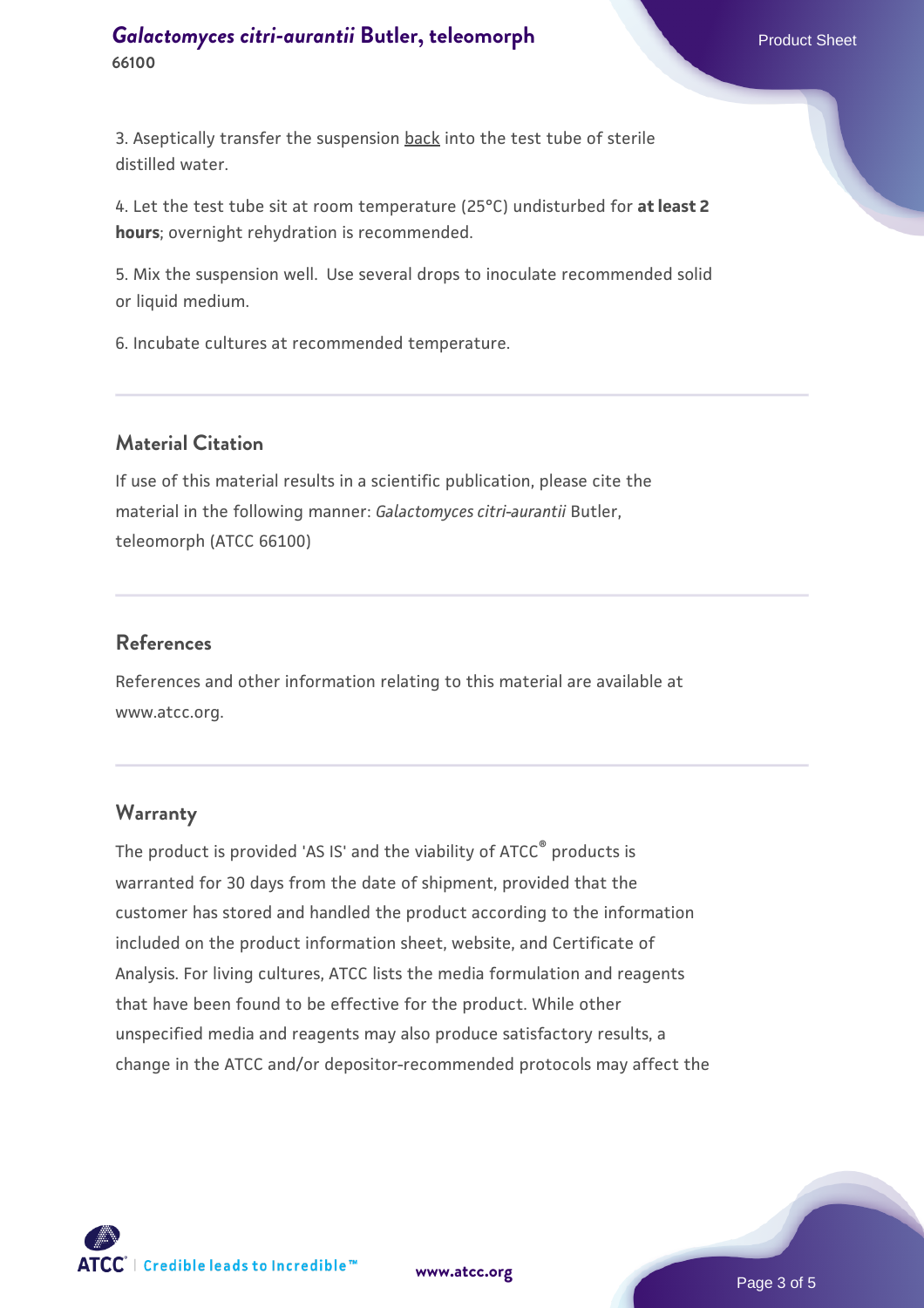#### **[Galactomyces citri-aurantii](https://www.atcc.org/products/66100) [Butler, teleomorph](https://www.atcc.org/products/66100)** Product Sheet **66100**

recovery, growth, and/or function of the product. If an alternative medium formulation or reagent is used, the ATCC warranty for viability is no longer valid. Except as expressly set forth herein, no other warranties of any kind are provided, express or implied, including, but not limited to, any implied warranties of merchantability, fitness for a particular purpose, manufacture according to cGMP standards, typicality, safety, accuracy, and/or noninfringement.

#### **Disclaimers**

This product is intended for laboratory research use only. It is not intended for any animal or human therapeutic use, any human or animal consumption, or any diagnostic use. Any proposed commercial use is prohibited without a license from ATCC.

While ATCC uses reasonable efforts to include accurate and up-to-date information on this product sheet, ATCC makes no warranties or representations as to its accuracy. Citations from scientific literature and patents are provided for informational purposes only. ATCC does not warrant that such information has been confirmed to be accurate or complete and the customer bears the sole responsibility of confirming the accuracy and completeness of any such information.

This product is sent on the condition that the customer is responsible for and assumes all risk and responsibility in connection with the receipt, handling, storage, disposal, and use of the ATCC product including without limitation taking all appropriate safety and handling precautions to minimize health or environmental risk. As a condition of receiving the material, the customer agrees that any activity undertaken with the ATCC product and any progeny or modifications will be conducted in compliance with all applicable laws, regulations, and guidelines. This product is provided 'AS IS' with no representations or warranties whatsoever except as expressly set forth herein and in no event shall ATCC, its parents, subsidiaries, directors, officers, agents, employees, assigns, successors, and affiliates be liable for indirect, special, incidental, or consequential damages of any kind in connection with



Page 4 of 5